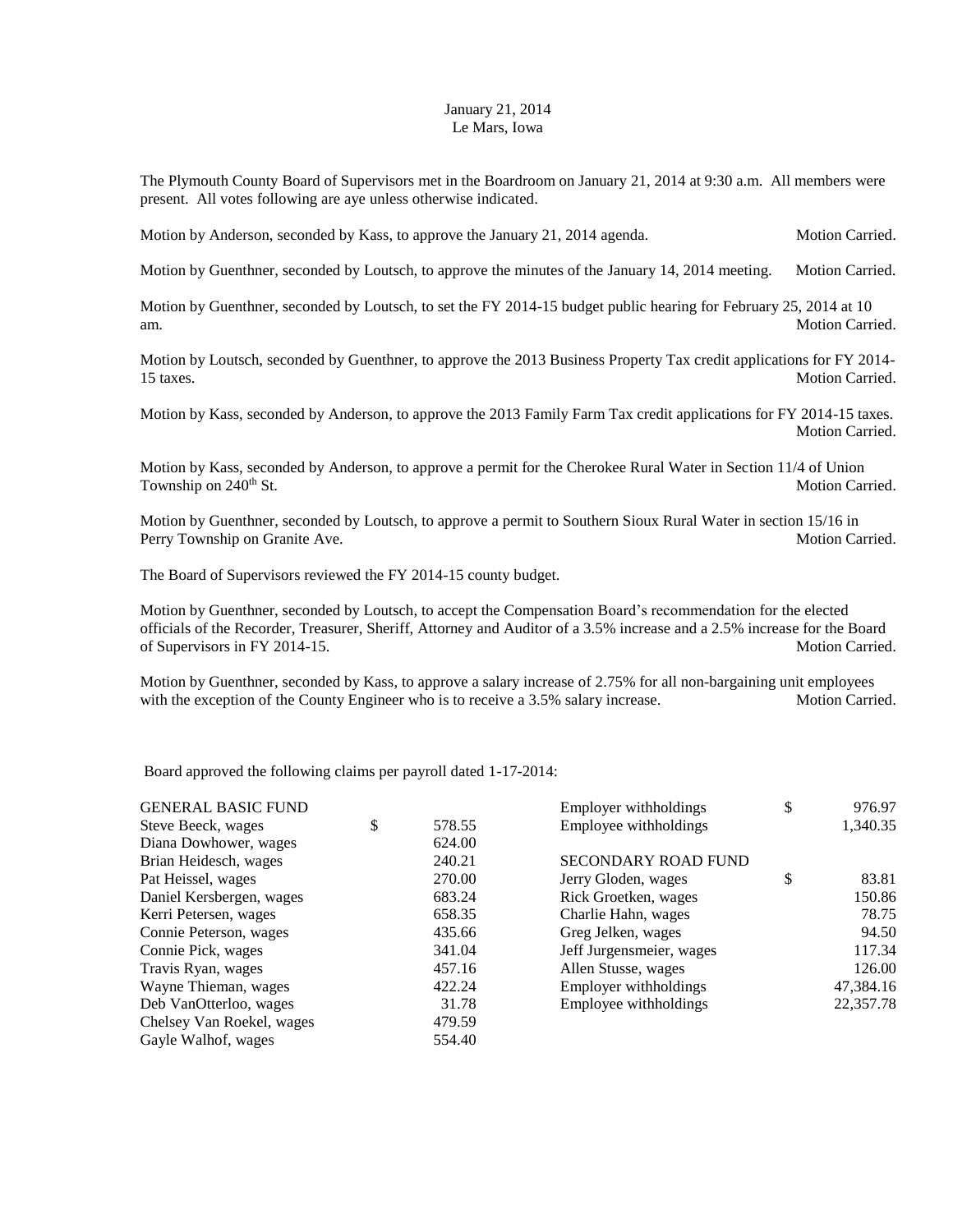Board approved the following claims per warrant register on 1-21-2014:

| <b>GENERAL BASIC FUND</b>                  |           | \$<br>Mr. Muffler, service                       | 1,605.53   |
|--------------------------------------------|-----------|--------------------------------------------------|------------|
| \$<br>AmSan, supplies                      | 1,177.06  | O.C. Sanitation, garbage pickup                  | 109.20     |
| Craig Anderson, mileage                    | 441.60    | Perkins, supplies                                | 1,129.24   |
| Anthony Plumbing, repair on heater         | 67.50     | Carolyn Plueger, depositions                     | 51.60      |
| Aramark, floor mats                        | 406.14    | Ply Co Sheriff, criminal/transport fees          | 1,411.86   |
| Nick Beeck, fuel & meal reimb.             | 22.40     | Ply Co Treasurer, flex reimbursements            | 383.15     |
| Steve Beeck, supplies                      | 5.76      | Premier Comm, phone                              | 280.53     |
| Lonnie Bohlke, cell phone allowance        | 60.00     | Primebank, file charge                           | 7.50       |
| Bomgaars, misc. supplies                   | 323.41    | Quality Lawn, snow removal                       | 175.00     |
| Branum Oil, repairs                        | 85.50     | Red's Printing, printing                         | 55.02      |
| Budden Plumbing, service on roof vent      | 41.70     | Route 3 Tire, repairs                            | 36.50      |
| Car-Go Express, fuel                       | 182.98    | Sapp Bros, fuel                                  | 2,691.50   |
| Carlsen Funeral Home, indigent burial      | 1,250.00  | Sherwin Williams, paint/supplies                 | 197.40     |
| CBM Food, meals                            | 3,171.67  | Sioux Co. Sheriff, service fees                  | 48.00      |
| CED, lamps                                 | 335.56    | Sioux Sales Co, battery                          | 29.95      |
| Victoria DeVos, misc. reimbursements       | 516.83    | Thomson West Payment, court library              | 1,189.80   |
| DK Tree Removal, tree removals             | 1,200.00  | Tool Depot, router bit                           | 21.14      |
| Linda Dobson, cell phone allowance         | 60.00     | Total Sales, mirror replacement                  | 744.62     |
| Family Pharmacy, inmate meds               | 694.03    | Town & Country Vet, K9 services                  | 128.52     |
| Farmers Coop-Hinton, elk feed              | 551.94    | Treas. State of Iowa, cabin taxes                | 16.00      |
| Fastenal, supplies                         | 193.18    | U.S. Cellular, cell phones                       | 720.55     |
| Stacey Feldman, office supplies            | 18.97     | Van's Sanitation, garbage pickup                 | 41.34      |
| Floyd Valley Hospital, 3rd qtr public hlth | 28,793.75 | Verizon, cell phones                             | 265.36     |
| FP Mailing Solutions, meter rental         | 342.00    | Wagner Auto, supplies                            | 159.98     |
| Frontier, phone                            | 1,249.49  | Wright Express, fuel                             | 4,789.41   |
| Govconnection, cables, keyboard, mouse     | 111.54    | Youth & Family Services, juvenile shelter        | 839.70     |
| Great Plains Locator, locating service     | 200.00    | 12 <sup>th</sup> Street Touchless, car wash card | 50.00      |
| Hardware Hank, supplies                    | 55.34     |                                                  |            |
| Hennie Iron Works, gates                   | 300.00    | <b>MH-DD SERVICES FUND</b>                       |            |
| Jim Henrich, mileage                       | 721.74    | \$<br>Cherokee Co Sheriff, transport             | 61.38      |
| Higman Sand, boulders                      | 1,389.25  | Hope Haven, psych treatment                      | 161.50     |
| City of Hinton, tower                      | 246.07    | Life Skills Training, workshops                  | 5,359.39   |
| ICON, Gator parts                          | 19.24     | Plains Area Mental Hlth, psych treatment         | 1,660.00   |
| Indoff, office supplies                    | 93.78     | Ply Co Sheriff, transports                       | 421.92     |
| Iowa Co. Attorney's, case management       | 3,432.00  | Southwest Iowa Planning, transport               | 6.30       |
| Iowa DOT, salvage cert.                    | 10.00     | Wells' Enterprise, rental fee                    | 231.00     |
| Iowa DNR, fire course tuition              | 25.00     | Willow Heights, comm. based settings             | 1,643.00   |
| Iowa One Call, locate calls                | .90       |                                                  |            |
| Iowa Recorder's Assoc, ISAC meeting        | 20.00     | <b>RURAL SERVICES BASIC FUND</b>                 |            |
| ISAC, spring schooling                     | 560.00    | DEMACC, registration<br>\$                       | 100.00     |
| Jack's Uniforms, uniform supplies          | 71.75     | Frontier, phone                                  | 72.24      |
| Joba's, framing                            | 128.89    | LeMars Sentinel, legal notice                    | 14.31      |
| Don Kass, mileage                          | 287.50    | Siouxland Dist Hlth, well testing                | 184.00     |
| Kingsley News, publications                | 454.12    |                                                  |            |
| Trish Kunkel, cleaning/painting services   | 1,520.00  | <b>LOCAL OPTION SALES TAX FUND</b>               |            |
| Lampert Lumber, sign and supplies          | 54.05     | Council on Sexual Assault, grant<br>\$           | 3,698.47   |
| City of LeMars, dispose of shingles        | 702.55    | Ply Co Secondary Road, culvert project           | 300,000.00 |
| LeMars Daily Sentinel, publications        | 239.77    |                                                  |            |
| Light & Siren, equipment for vehicle       | 2,336.04  | VETERAN AFFAIRS CO. GRANT FUND                   |            |
| Menards, misc. supplies                    | 582.99    | Iowa Assoc. of Co. Commissioner, dues \$         | 60.00      |
| Mercy Business Health, nursing contract    | 482.50    |                                                  |            |
| Meylor Chiropractic, reserves physicals    | 455.00    | SECONDARY ROAD FUND                              |            |
| MidAmerican Energy, utilities              | 2,384.25  | \$<br>Aramark, sundry                            | 673.65     |
| Moore Medical, supplies                    | 64.99     | Asphalt Paving, registrations                    | 460.00     |
| MP Carwash, wash cards                     | 300.00    | Bomgaars, parts                                  | 394.59     |
|                                            |           |                                                  |            |

| Mr. Muffler, service                             | \$ | 1,605.53   |
|--------------------------------------------------|----|------------|
| O.C. Sanitation, garbage pickup                  |    | 109.20     |
| Perkins, supplies                                |    | 1,129.24   |
| Carolyn Plueger, depositions                     |    | 51.60      |
| Ply Co Sheriff, criminal/transport fees          |    | 1,411.86   |
| Ply Co Treasurer, flex reimbursements            |    | 383.15     |
| Premier Comm, phone                              |    | 280.53     |
| Primebank, file charge                           |    | 7.50       |
| Quality Lawn, snow removal                       |    | 175.00     |
| Red's Printing, printing                         |    | 55.02      |
| Route 3 Tire, repairs                            |    | 36.50      |
| Sapp Bros, fuel                                  |    | 2,691.50   |
| Sherwin Williams, paint/supplies                 |    | 197.40     |
| Sioux Co. Sheriff, service fees                  |    | 48.00      |
| Sioux Sales Co, battery                          |    | 29.95      |
| Thomson West Payment, court library              |    | 1,189.80   |
| Tool Depot, router bit                           |    | 21.14      |
| Total Sales, mirror replacement                  |    | 744.62     |
| Town & Country Vet, K9 services                  |    | 128.52     |
| Treas. State of Iowa, cabin taxes                |    | 16.00      |
| U.S. Cellular, cell phones                       |    | 720.55     |
| Van's Sanitation, garbage pickup                 |    | 41.34      |
| Verizon, cell phones                             |    | 265.36     |
| Wagner Auto, supplies                            |    | 159.98     |
| Wright Express, fuel                             |    | 4,789.41   |
| Youth & Family Services, juvenile shelter        |    | 839.70     |
| 12 <sup>th</sup> Street Touchless, car wash card |    | 50.00      |
|                                                  |    |            |
| <b>MH-DD SERVICES FUND</b>                       |    |            |
| Cherokee Co Sheriff, transport                   | \$ | 61.38      |
| Hope Haven, psych treatment                      |    | 161.50     |
| Life Skills Training, workshops                  |    | 5,359.39   |
| Plains Area Mental Hlth, psych treatment         |    | 1,660.00   |
| Ply Co Sheriff, transports                       |    | 421.92     |
| Southwest Iowa Planning, transport               |    | 6.30       |
| Wells' Enterprise, rental fee                    |    | 231.00     |
| Willow Heights, comm. based settings             |    | 1,643.00   |
|                                                  |    |            |
| RURAL SERVICES BASIC FUND                        |    |            |
| DEMACC, registration                             | \$ | 100.00     |
| Frontier, phone                                  |    | 72.24      |
| LeMars Sentinel, legal notice                    |    | 14.31      |
| Siouxland Dist Hlth, well testing                |    | 184.00     |
| <b>LOCAL OPTION SALES TAX FUND</b>               |    |            |
| Council on Sexual Assault, grant                 | \$ | 3,698.47   |
| Ply Co Secondary Road, culvert project           |    | 300,000.00 |
|                                                  |    |            |
| VETERAN AFFAIRS CO. GRANT FUND                   |    |            |
| Iowa Assoc. of Co. Commissioner, dues            | S  | 60.00      |
|                                                  |    |            |
| <b>SECONDARY ROAD FUND</b>                       |    |            |
| Aramark, sundry                                  | \$ | 673.65     |
| Asphalt Paving, registrations                    |    | 460.00     |
| Bomgaars, parts                                  |    | 394.59     |